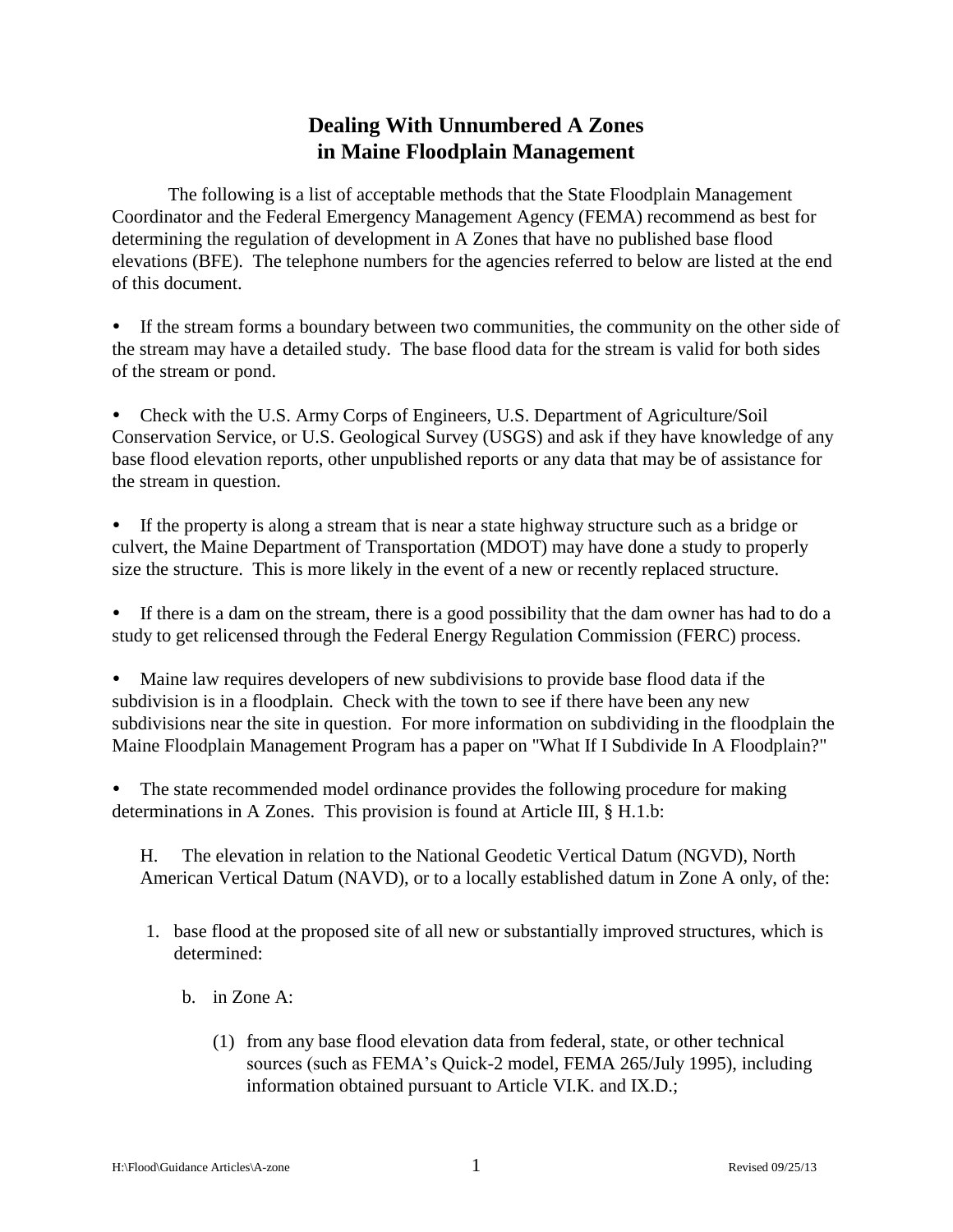- (2) from the contour elevation extrapolated from a best fit analysis of the floodplain boundary when overlaid onto a USGS Quadrangle Map or other topographic map prepared by a Professional Land Surveyor or registered professional engineer, if the floodplain boundary has a significant correlation to the elevation contour line(s); or, in the absence of all other data,
- (3) to be the elevation of the ground at the intersection of the floodplain boundary and a line perpendicular to the shoreline which passes along the ground through the site of the proposed building.
- (4) in coastal zones use the *Updating Tidal Profiles for the New England Coastline, December 3, 2008* which is the updated version of the *U.S. Army Corps of Engineers' Tidal Flood Profiles New England Coastline, September 1988* to select the 100-year Frequency Tidal Flood appropriate for the development site's location on the profile.

 Compare the shaded area of the Flood Insurance Rate Map (FIRM) with the contours on a USGS Quad map or any other topography map that more accurately represents the existing land form of the area. Determine which contour best approximates the boundary of the shaded area and use that contour and the elevation as the regulatory flood elevation.

 Use historical records or the flood of record. This approach may also be helpful in trying to determine which contour on the USGS map best fits the shaded area on the FIRM map. This information may be found in old town reports, newspapers, or in some cases from USGS gaging station data that may be obtained from the Augusta office of the U. S. Geological Survey.

If no flood elevation data is available, then require that the building be elevated or floodproofed to a reasonable level based upon any recent or past flood experiences in the area. It is recommended that the lowest floor or floodproofing levels be set one foot above the experienced flood events. If there is no experienced flood information available, then it is recommended that the lowest floor be elevated at least two to three feet above ground level. Basements or cellars which would be below ground level and therefore below flood level should not be allowed in the A Zone.

 FEMA has developed a software program that enables a community to determine a base flood elevation using a simplified shortcut to the backwater program. This program, Quick II, is available through the Maine Floodplain Management Program. This program does involve a minimum of computer skills and some basic cross section information.

WORD OF CAUTION! The Maine Model Ordinance that has been adopted by the majority of Maine municipalities requires that half of the unnumbered A Zone shall be considered to be in the floodway. Article VI of the Model Ordinance provides at § K.3: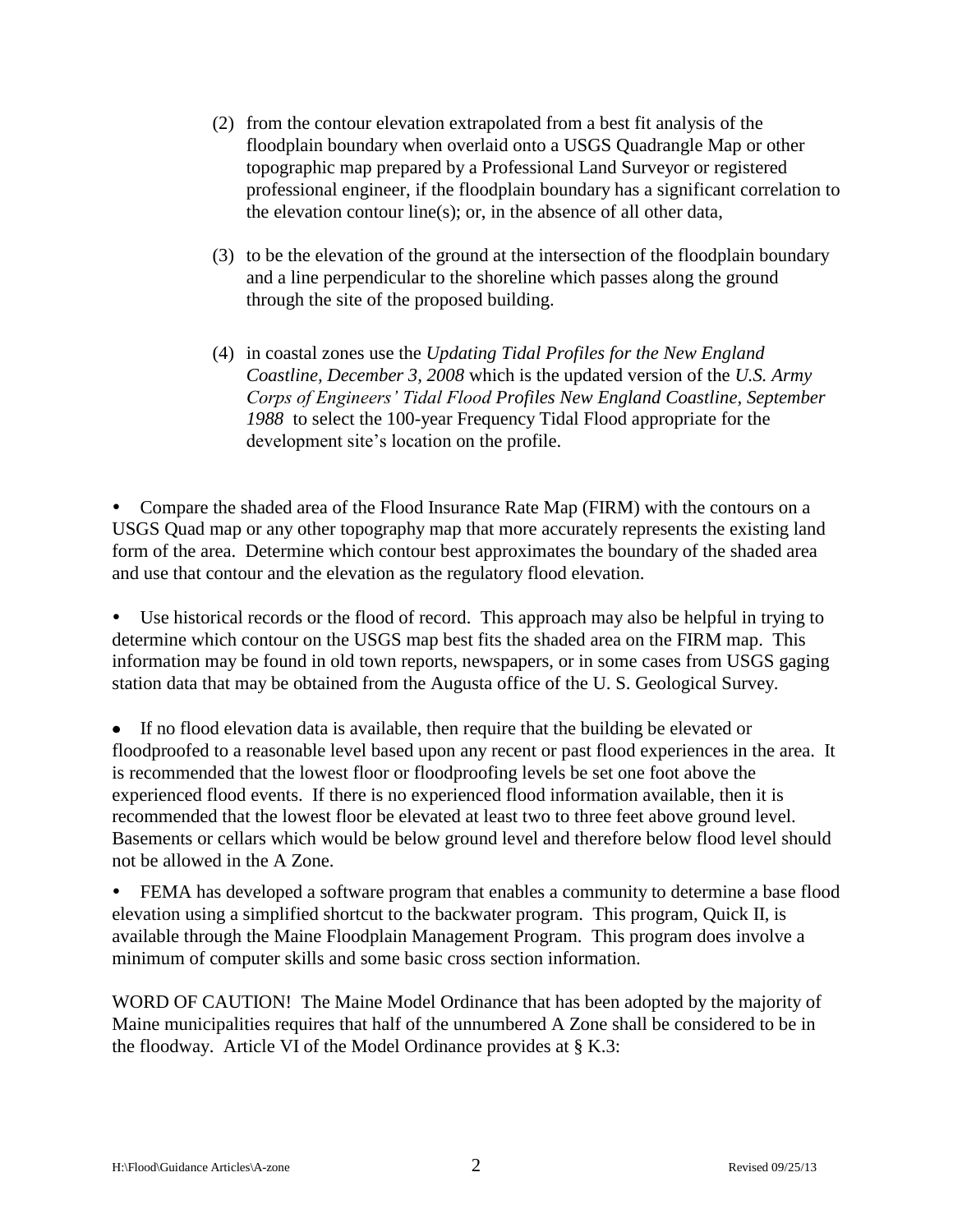"In Zones A1-30, AE, and A riverine areas for which no regulatory floodway is designated, the regulatory floodway is determined to be the channel of the river or other water course and the adjacent land areas to a distance of one-half the width of the floodplain as measured from the normal high water mark to the upland limit of the floodplain."

DOCUMENTATION: Whatever method you choose to use in the determination of a flood elevation for an unnumbered A Zone, always document on the permit application, elevation certificate, or any other document that is being used what elevation is being used to represent the 100 year flood level and where that determination came from. It is also critical that the source of the elevation be written on the Flood Insurance Rate Map (FIRM) or Flood Hazard Boundary Map (FHBM) that you use in the administration of the ordinance. Consistency is extremely important when working with unnumbered A Zones.

FEMA has provided additional information on determining base flood elevations. That information is attached.

If you have any questions regarding the above, please contact the Maine Floodplain Management Program at (207) 287-2801 or at the Department of Agriculture, Conservation & Forestry, 93 State House Station, 17 Elkins Lane, Augusta, Maine 04333.

#### **TELEPHONE NUMBERS:**

| US Army Corps of Engineers, Waltham, MA                      | $(978)$ 318-8270 |
|--------------------------------------------------------------|------------------|
| USDA, Natural Resource Conservation Service                  | $(207)$ 990-9100 |
| <b>US Geological Survey</b>                                  | $(207)$ 622-8201 |
| Maine Dept. of Transportation                                |                  |
| Contact: Michael Wight, Bridge Program                       | $(207)$ 287-2998 |
| Maine Dept. of Enrivonmental Protection/FERC Information     |                  |
| Contact: Kathy Howatt, Hydropower Coordinator (207) 446-2642 |                  |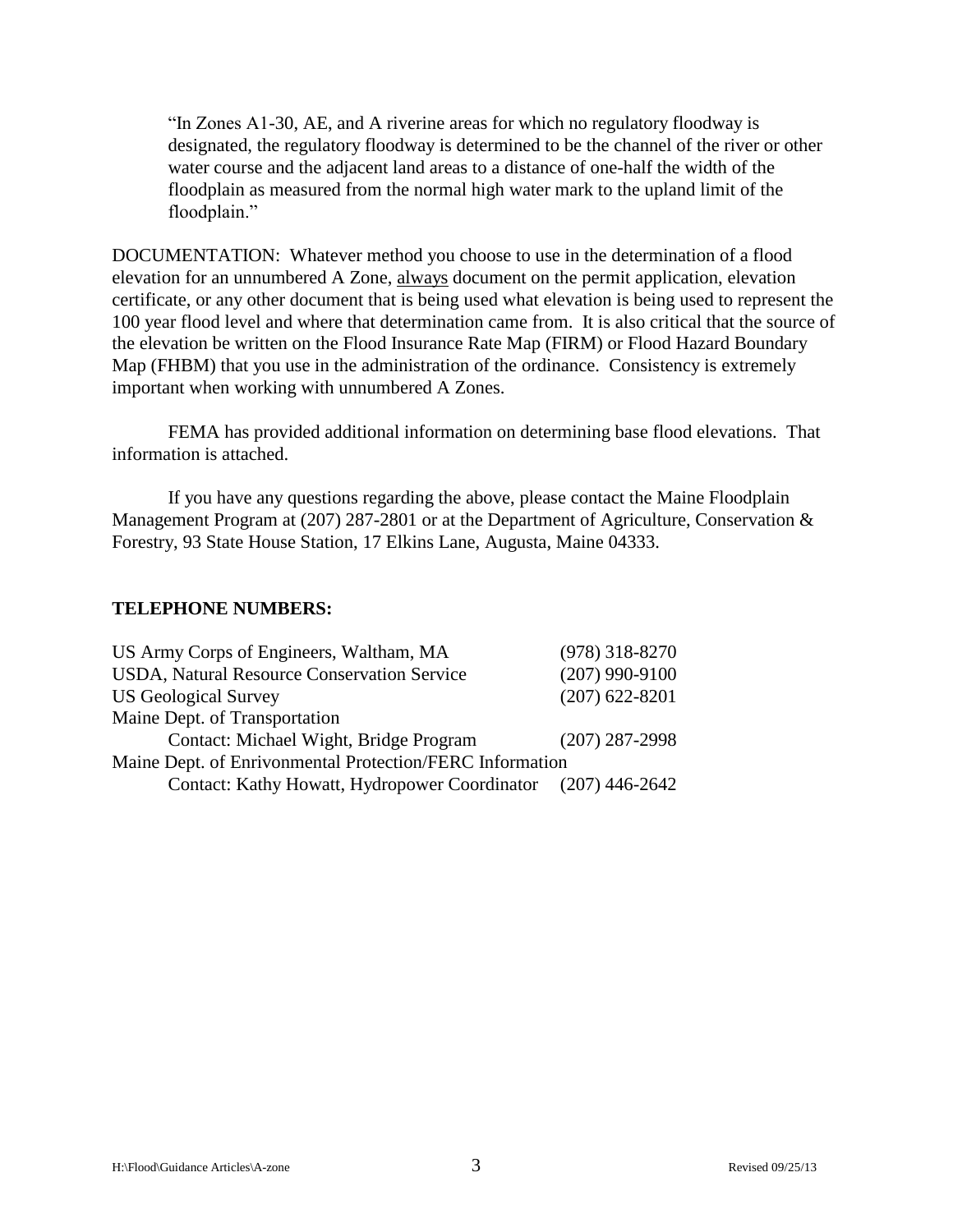## **Federal Emergency Management Agency Region I 99 High Street, Boston MA**

# *Determination of Base Flood Elevations and Floodway Data For Use in Administering the Minimum Floodplain Management Requirements of the National Flood Insurance Program (NFIP)*

# *May 1, 1990*

A Zones have been delineated on most community Flood Hazard Boundary Maps (FHBM) and Flood Insurance Rate Maps (FIRM) published by the Federal Emergency Management Agency. Such flood zones were determined by approximate hydrologic methods and do not include any base flood elevation (BFE) or floodway data. This paper is developed to explain how to meet the minimum NFIP requirements relating to the development and use of bfe and floodway data.

## General Floodplain Development

NFIP requirements - Section 60.3 (b) (4) of the NFIP regulations states that the community shall "obtain, review and reasonably utilize any base flood elevation and floodway data available from a federal, state or other source, including data developed pursuant to the NFIP subdivision requirements, as criteria for requiring that new construction, substantial improvements or other development in Zone A on the community's FHBM or FIRM meet the [elevation and floodproofing standards of NFIP] sections 60.3 (c)  $(2)$ ,  $(c)$   $(3)$ ,  $(c)$   $(6)$  and the [floodway standards] of sections (d) (2) and (d) (3)."

Communities are required to determine if any base flood elevation or floodway data is available from any federal, state or other source. Your community floodplain enforcement official or the developer should use preliminary results from a flood insurance study if such a study is currently being conducted of the community. If a flood insurance study is not being conducted the community should contact the Corps of Engineers, the U.S. Geological Survey, the Soil Conservation Service of your state flood insurance coordinator to determine if a source of BFE or floodway data exists for the flood hazard Zone A in question. If no flood elevation data is available then the floodplain enforcement official should require that the building be elevated or floodproofed to a reasonable level based on any recent or past flood experiences in the area. We suggest that the lowest floor or floodproofing levels be set one food above the experienced flood events. If there is no experienced flood information available then we suggest that the lowest floor be elevated at least two to three feet above ground level. Basements or cellars which would be below ground level and therefore below flood level should not be allowed in the Zone A.

If any floodway data is available it should be used to prohibit development within that calculated floodway that would result in any increase in flood levels during the occurrence of the base flood discharge. If no floodway data is available then we would encourage the community to keep the development a reasonable distance away from the stream channel and away from any high velocity flow areas.